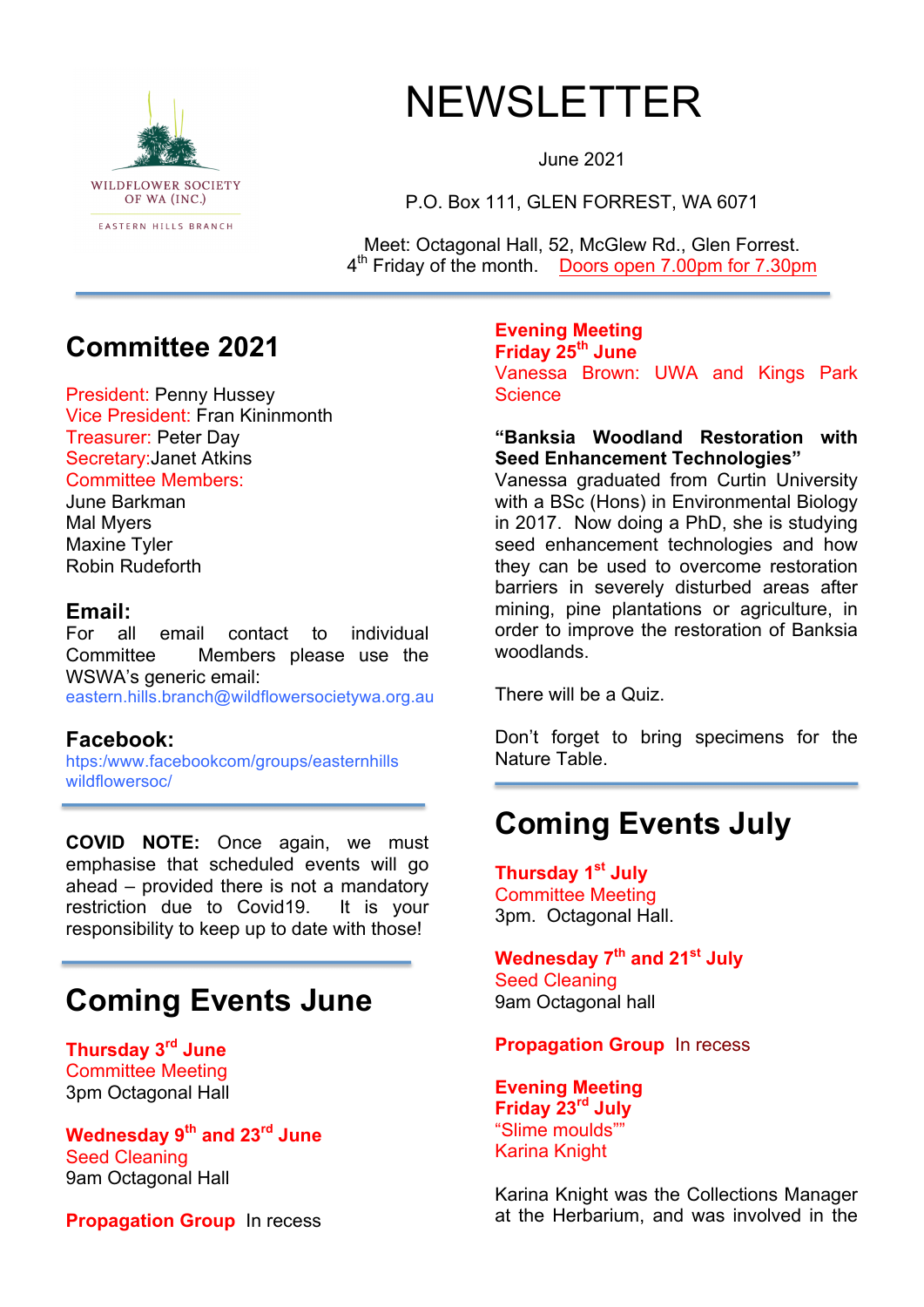huge transfer of the specimens from the old building to the new one.

 She has always been interested in fungi, which are quite difficult to curate, and she worked with Margaret Brims when she became interested in slime moulds, taking over her work with these peculiar organisms when Margaret passed away.

 Slime moulds are very strange organisms indeed. Sometimes they behave like an animal, sometimes like a fungus. Are they a collective of single cells, or a truly multicellular organism? Also they are much commoner than you might think! Prepare to be amazed!

There will be a Quiz.

Don't forget to bring specimens for the nature table.

## **REPORTS**

## **2021 PLANT SALE**

This year's Plant Sale turned out to be very successful. Lots of people turned up and bought lots of plants. A number of growers completely sold out and the others were left with very few to take home. We had 12 different growers (including the Northern Suburbs Branch Nursery) contributing this year. There was quite a diversity of plant species available for sale including quite a number which we have not had previously.

 Seed sales from our Seed Bank were also exceptionally good, breaking any record that anyone can recall. Sybil (from the Management Committee) also brought along books to sell, as she has done for many years now. Books sales were also excellent.

 The Sale was a 'off again on again' affair in the preceding weeks as the COVID issue decided to put in another appearance. Luckily we were cleared to go a week before the designated date and compulsory mask wearing was dropped 9 hours before gates opened which made life easier. COVID check-ins went smoothly with everyone seeming cooperative which was wonderful. Refreshments for visitors were not provided for the first time in years, as we were not sure how to handle them in a COVID environment.

 EFTPOS (provided as a community service by the Mundaring Bendigo Bank) sales outstripped cash sales almost 2:1 this year. Fortunately we had 2 machines to deal with the sales rush. Robyn and Cathy become eftpos chicks for the day and did a great job. The other cashiers (Bill, Jan, John and Robert) also worked very hard all day. There is no time for boredom cashiering.

 Thank you to all members who came along and helped with plant sales. The outcome was wonderful with the level of sales achieved.

 The pre-organisation and setting up of the Sale is quite a big affair and thank you to all who helped in any way. A few key individuals need to be mentioned. Mitzi, who collates the grower lists into a brilliant catalogue/grower guide, puts in many late nights on the computer. This was a bit of a tense affair this year wondering whether or not we would be able to go ahead. Mitzi also generates all the coloured species labels for the tables. Joy makes sure we have any required supplies; this includes all the coloured pricing sticks. Mal, June and Pauline look after Seed sales and also spend Friday sorting out the coloured labels into correct bundles to go on the tables. Peter, our Treasurer, underwent induction this year, managing all the Sale Finances – a big job. He seems to have survived the experience.

 Lastly, but not least, we must say big thankyou to Paul who took on the night security job. Apparently there was one intruder – a very furry one walking along the verandah rail.

 This year's Plant Sale was very important as last year with no Sale the branch had very little income. As it is our main source of income we would love to have some more members starting to grow. It is very rewarding and the numbers of plants need not be great. There is a lot of satisfaction seeing the plants that you grow go out the gate in someone's basket. It is also an excellent community service providing wellgrown, well-priced W.A. plants to the local community.

#### *Janet Atkins*

### **Evening talk, Friday 28th May "A Lost Garden"**

Despite the warning of wild weather, some 20 people turned up to hear Alex George speak about the native plant garden that was developed around the then new Herbarium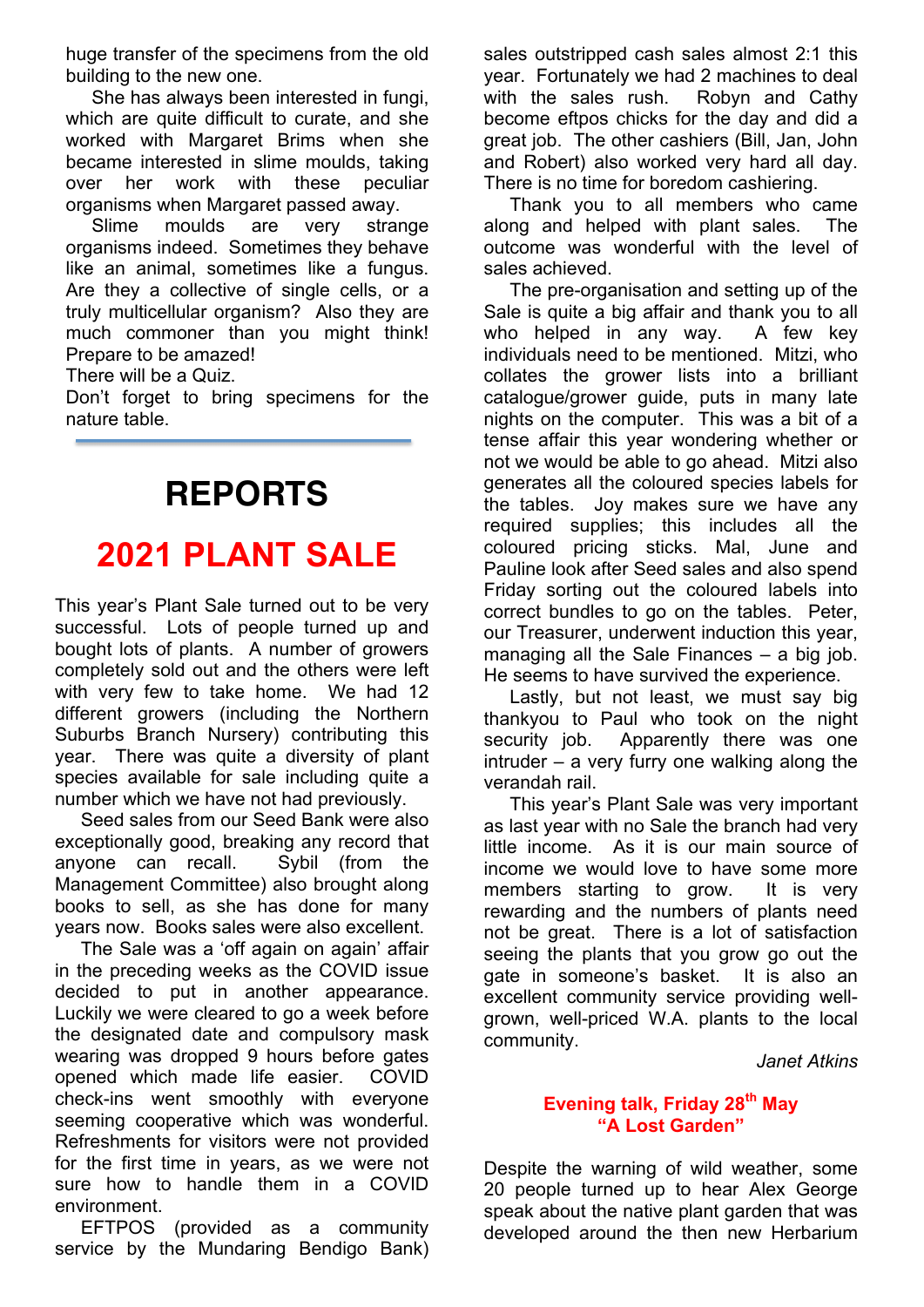building that was constructed on par of the Agriculture Department's land in 1968/69. The site was part of a pine plantation, and at first the grounds were landscaped with lawns under and around the remaining pines.

 However. The botanists felt that it would be appropriate to create a garden that would showcase native plants – and this meant the pines would have to go. Under the then Curator, John Green, Marion Blackwell was contracted to develop a landscape plan. Despite opposition from some members of the mainstream department, the pines were removed and planting commenced in 1978.

 Many of the plants had been raised for research study, and Banksias, especially, found an honoured place in the new garden. Trickle irrigation was used through the first couple of summers, to ensure the plants got good root development, then away they went. Speciality gardens, such as a wetland, were created, and winding paths made it a delightful place to stroll.

 But gradually, over time, funding to maintain the garden dried up, and when the Herbarium moved to a new location in the Kieran McNamara Science Centre, it was left to itself. For those who knew and helped develop the garden, it seems a sad end to a lovely place.

 Unfortunately, about halfway through this talk a heavy squall rolled in, drumming violently on the Hall's tin roof. The new microphone that Peter Day had organised had to be turned up to its loudest, so that the audience could hear at least some of the talk that accompanied the photos.

 As the rain continued to teem down, everyone, including Alex, stayed to supper and that is when he answered numerous questions.

The Quiz was won by a group that got 15 out of 20 correct – a truly excellent result! And there were some superb flowers on the Nature Table, including the striking arid zone pea, *Crotalarie cunninghamii,* the Bird Flower. So it was a great evening despite the weather!

*Penny Hussey*

### *Note from the Quiz:*

One question referred to the trackmarks in sandstone in Kalbarri. They were made by Sea Scorpions (Euripterids). I found this pic

on the internet, but our species may not have been exactlylike this.



### **Future events**

### **25th - 27th August 2021 A CHANCE TO VISIT TWO REGIONAL FLOWER SHOWS Mullewa Flower Show and Three Springs Flower and Art Exhibition**

Drive yourself or car-share. Book your own accommodation.

Leaving together from Octagonal Hall or Midland on Wednesday 25th August. Visiting wildflower spots on the way to an overnight in Morawa.

Thursday 26th August - to Mullewa Flower Show - overnight in Three Springs.

Friday 27th August - Three Springs Flower Show before returning to Perth in time for the evening meeting.

 As well as visiting the two Flower Shows we will be stopping at various beauty spots on the 3 days. Download "Wildflower Way, Midlands Route" for route map. A full itinerary will be available at our next meeting, in the newsletter and on our Facebook site.

There are vacancies in both Morawa and Three Springs at the moment but early booking (individual responsibility) is advisable.

Morawa Hotel or Everlastings Guest House Three Springs Hotel

**Details:frankininmonth2004@yahoo.com** *Mal Myers*